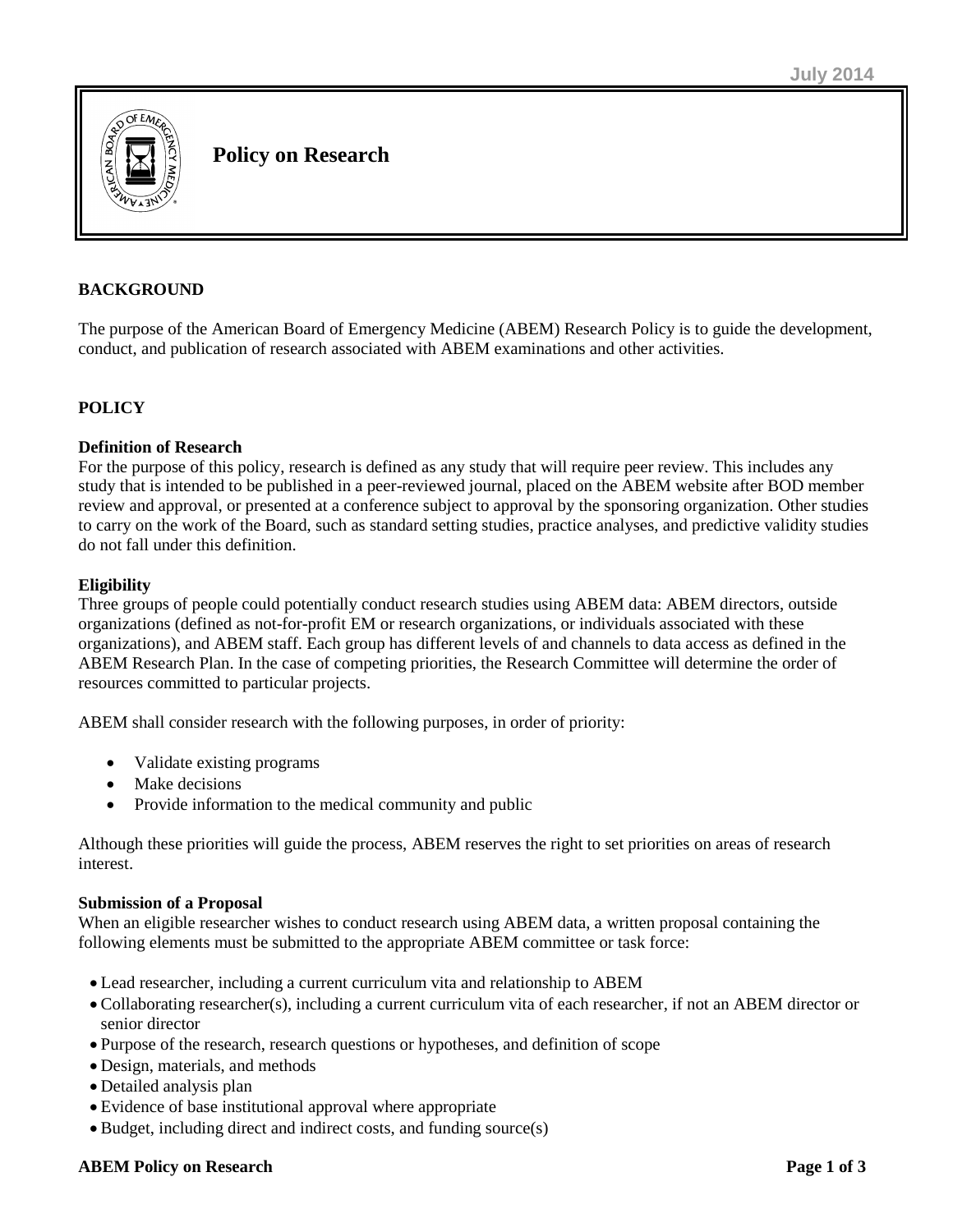- Any areas of potential conflict of interest for the researcher(s), including any financial involvement in the project
- Detailed specifications of ABEM data or other information needed for the research
- Timetable for the project, including completion date and expected date of manuscript submission
- $\bullet$  Intended publication source(s)
- Intended authorship

Research proposals must be comprehensive enough to allow reviewers to understand fully the purpose of the research, as well as how the data and the analysis plan will achieve that purpose.

## **Academic Authorship**

Authors may include ABEM, current ABEM directors and staff and others contributing directly to the research and publication or presentation.

## **Copyright**

Research requested by an ABEM committee or task force, and research clearly on behalf of ABEM, which is completed by ABEM staff will be considered work-for-hire, and the copyright will be held by ABEM. In all other cases, copyright will be held by the actual author(s) of each written publication and presentation.

## **Approval**

Research proposals guided by this policy will first be reviewed by the Research Committee. The Committee can approve some projects based on the security level of the data. Projects involving data with higher security levels are prioritized and approved by the Committee and recommended to the Board of Directors for their approval.

The rights to approve, deny, or withdraw support of any proposed research rests entirely with the Board of Directors, and are solely at their discretion. Researchers will be given written notice of approval or denial of their proposal within 30 days of the Board of Directors meeting at which the proposal is considered.

## **Confidentiality and Ownership of Data**

ABEM will never share data that could be used to identify individual residents, training programs, applicants, candidates, diplomates, former diplomates, or other study participants.

All researchers involved in an approved proposal must sign and uphold a confidentiality and ownership agreement containing the following elements:

- 1. All data released for approved research are considered confidential. Only individuals named in the proposal may receive copies of the data, and none of the data may be shared with other individuals or otherwise transferred to another party.
- 2. ABEM maintains permanent ownership of the data sent to researcher(s). The results of unique analyses of the data will be the property of the copyright holder.
- 3. Attribution of responsibility for the proposed research and results will be to the researchers named in the proposal, and will not be presented in any way as ABEM policy or information. Publications of the results of the research must include the following statement:

*Data for this research was supplied by the American Board of Emergency Medicine. No information was provided that would identify individual residents, training programs, applicants, candidates, diplomates, former diplomates, or other study participants.*

*The research design, analysis, and conclusions presented here are solely the responsibility of the authors and do not necessarily constitute the opinions or policy of the American Board of Emergency Medicine.*